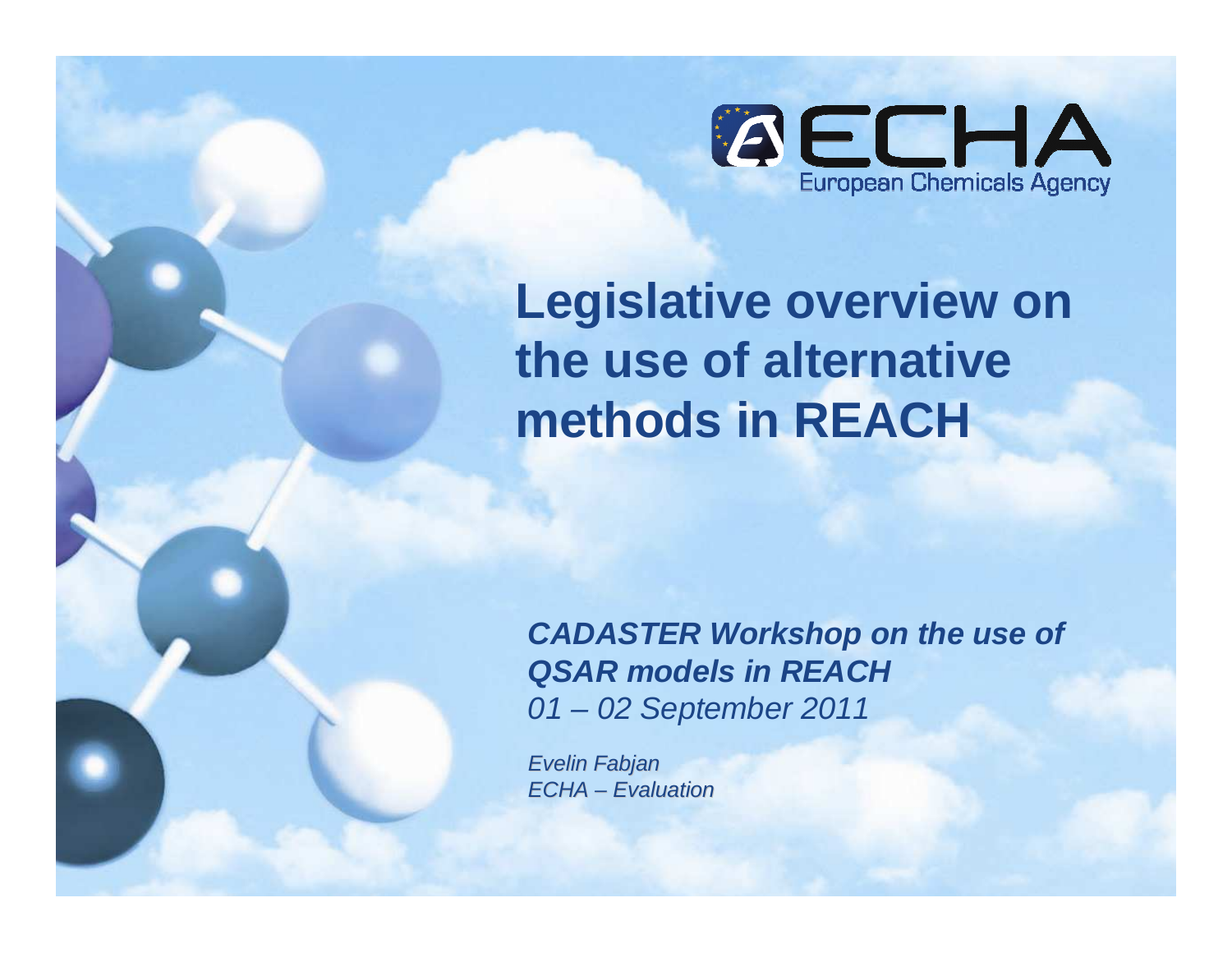

## **Outline**

- Introduction (registration and information requirements)
- $\bullet$ Legislative overview for the use of alternative methods
- Experience so far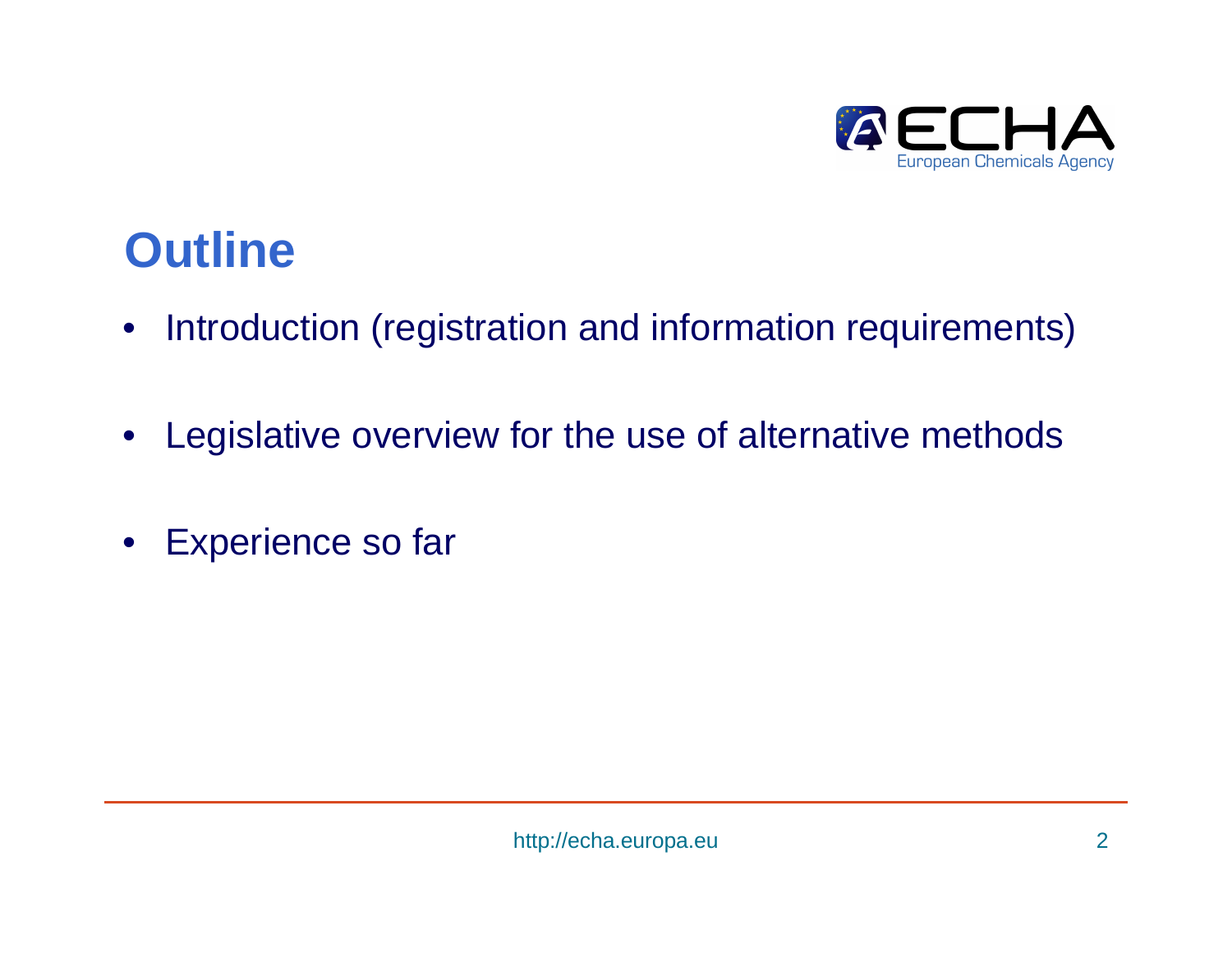

### **Aim of the REACH Regulation (EC No 1907/2006)**

• Article 1 (1): The purpose of this Regulation is to ensure a high level of protection of human health and the environment, including the promotion of alternative methods of assessment of hazards of substances, as well as the free circulation of substances on the internal market while enhancing competitiveness and innovation.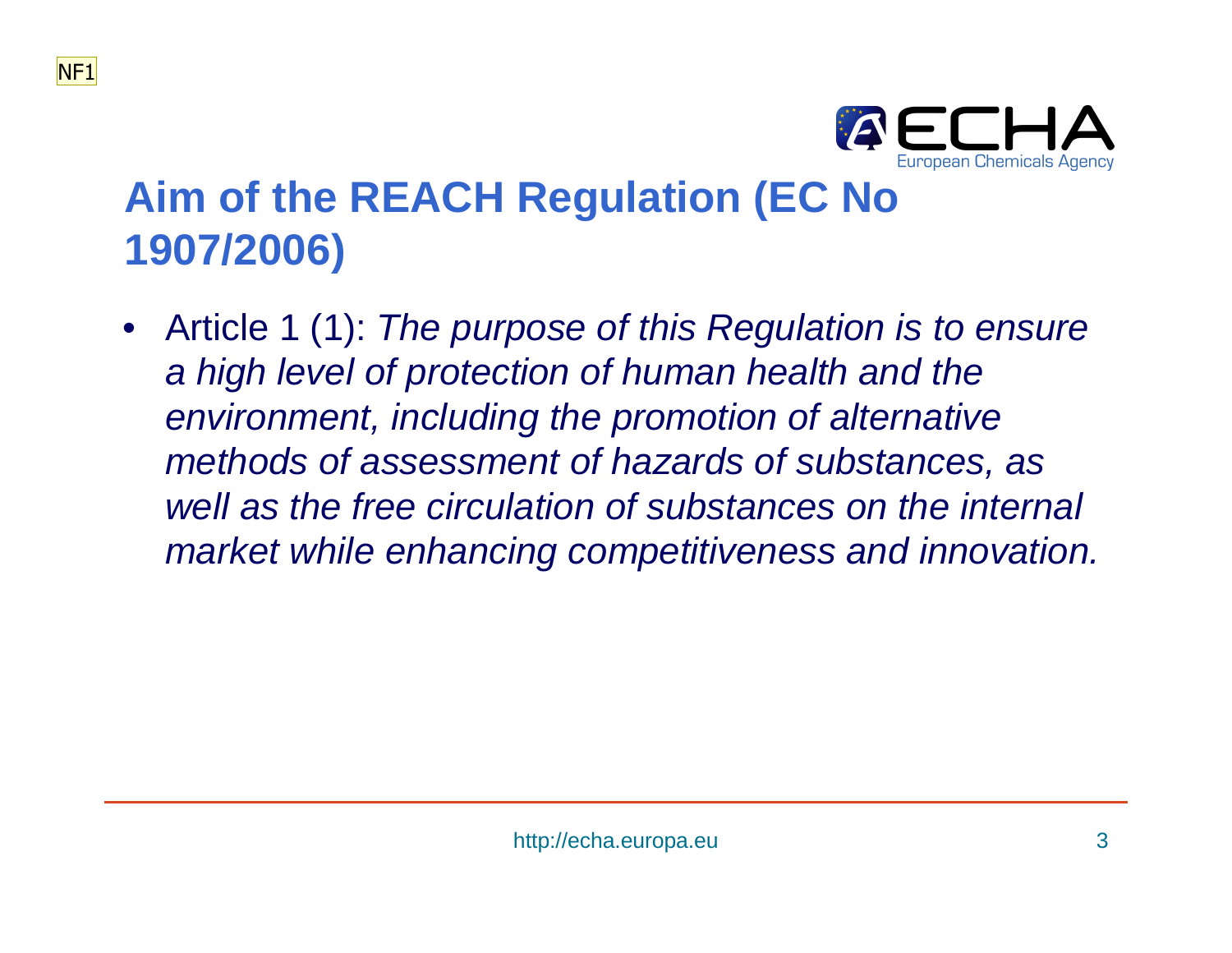I would not highlight here. This gives the impresion from the start that the 'inclusing par't is the more relevant one. In the oral I would<br>emphasise the conflicting goals the first two purposes represent and that your tal implemented these.

Norbert Fedtke, 24/08/2011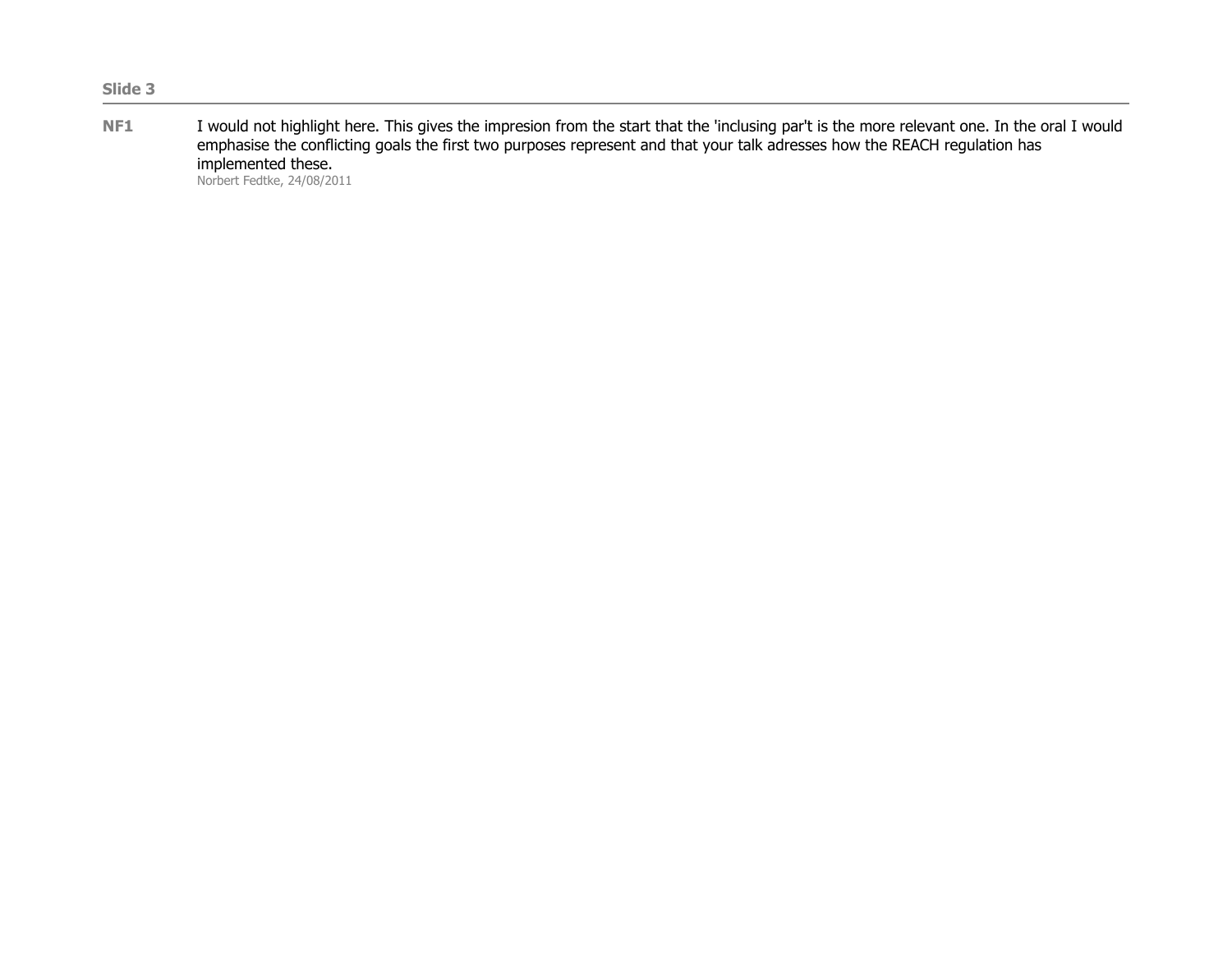

### **Registration and information requirements**

- Manufacturers and importers of a substance on its own or in mixtures in quantities ≥ 1 t/a (Article 6(1));
- Producers or importers of articles under conditions in Article 7;
- Staggered information requirements (Annex VI-X), depending on the tonnage;
- Staggered registration deadlines for phase-in substances;
- The registrant must be able to demonstrate using scientifically reliable data that their chemicals can be used safely.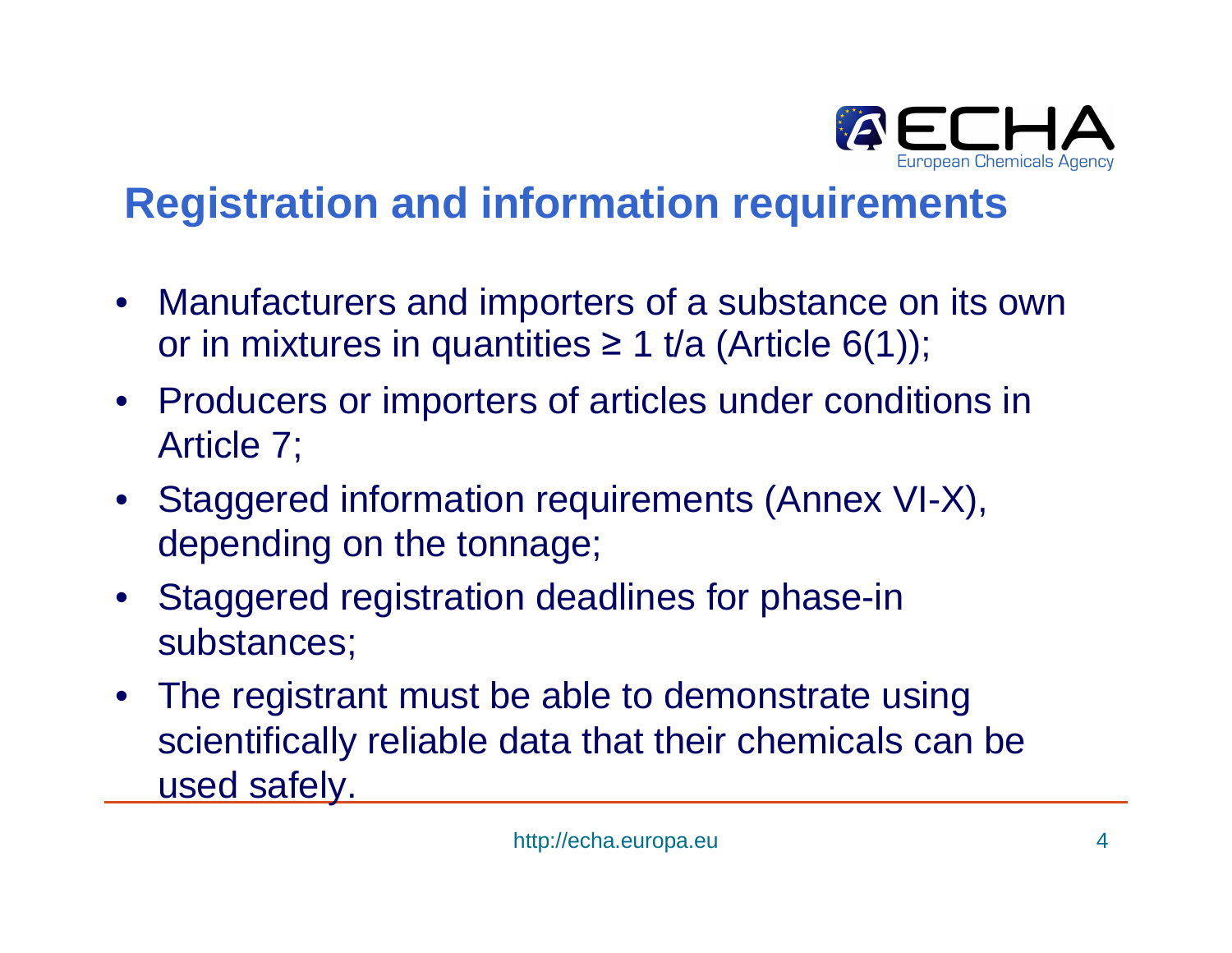### **Registration dossier - content**



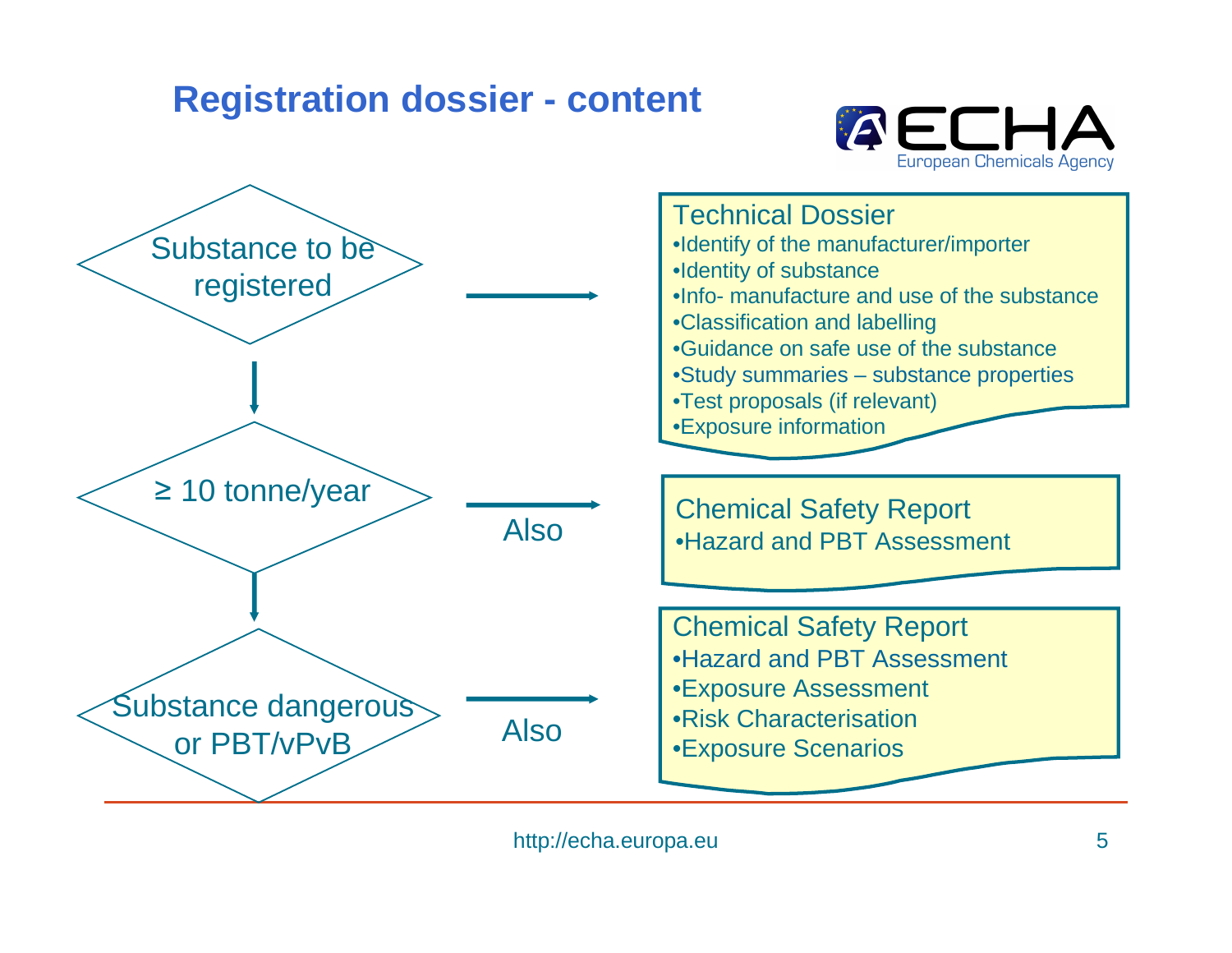

| <b>Annex</b>                          | <b>Human Health</b>                                                                                                                                                                                                                          | <b>Environment</b>                                                                                                               |                                                                                                    |
|---------------------------------------|----------------------------------------------------------------------------------------------------------------------------------------------------------------------------------------------------------------------------------------------|----------------------------------------------------------------------------------------------------------------------------------|----------------------------------------------------------------------------------------------------|
| <b>Annex VII</b><br>$( \geq 1$ tpa)   | .In vitro skin and eye irritation<br>•Skin sensitisation<br>•In vitro mutagenicity<br>• Acute toxicity (one route)                                                                                                                           | •Short term toxicity (daphnia,<br>algae)<br>•Degradation (biotic)                                                                | ncreased<br>$\overline{\mathbf{Q}}$<br>$\overline{w}$<br>Sn<br>$\mathbf{Q}$<br>$\boldsymbol{\Phi}$ |
| <b>Annex VIII</b><br>$( \geq 10$ tpa) | .In vivo skin and eye irritation<br>•Further in vitro mutagenicity<br>•Acute toxicity (2nd route)<br>•Short-term RdT (28 days)<br>•Reproductive toxicity<br>screening<br><b>•Assessment of toxicokinetics</b><br>(not a testing requirement) | •Short term toxicity (fish)<br><b>.Respiration inhibition test</b><br>•Degradation (hydrolysis)<br>•Fate (absorption/desorption) | $\mathbf{Q}_\mathbf{r}$<br><b>COStS</b>                                                            |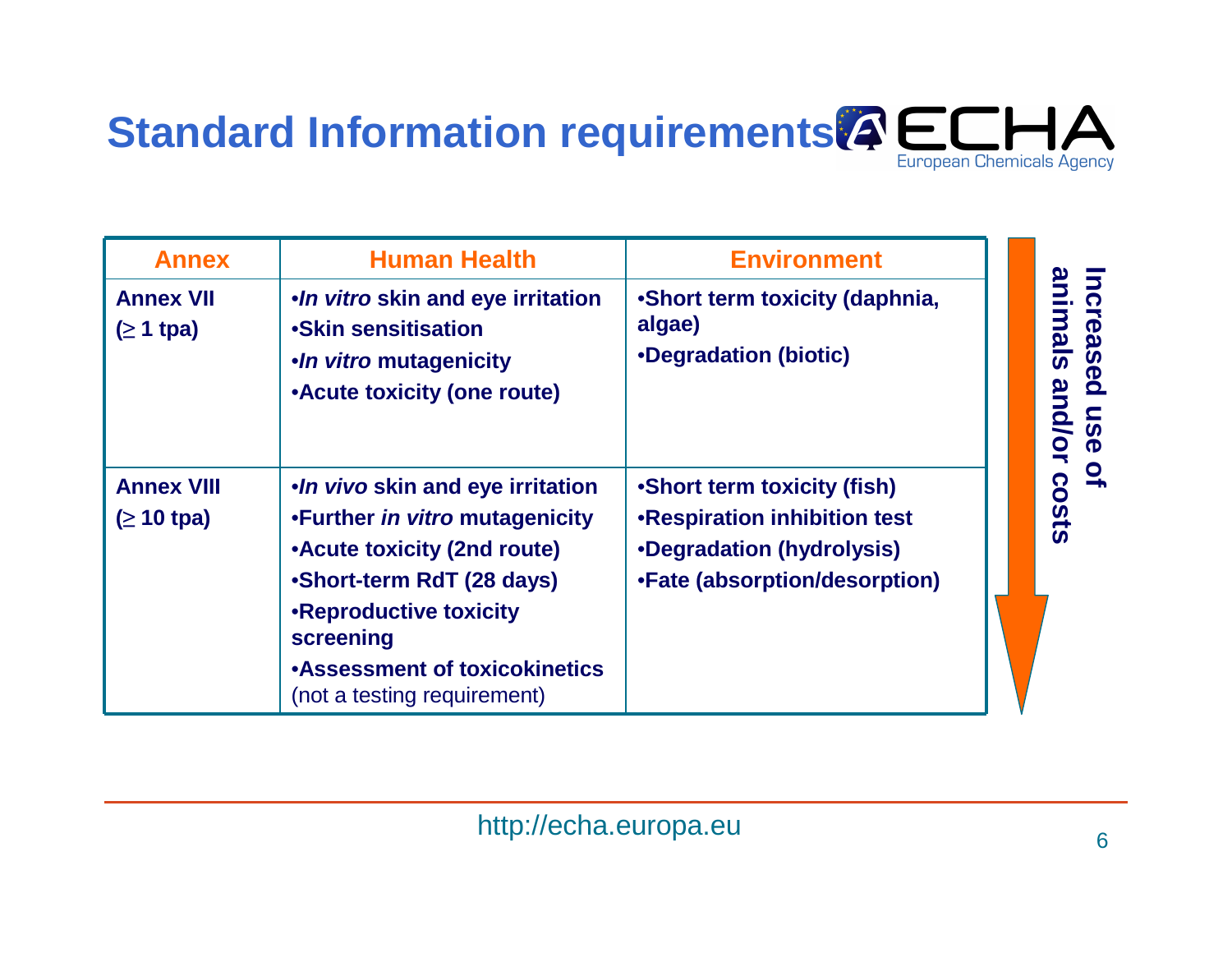

| <b>Annex</b>                         | <b>Human Health</b>                                                                                                                                            | <b>Environment</b>                                                                                                                                                                                                                                                                        |                                          |
|--------------------------------------|----------------------------------------------------------------------------------------------------------------------------------------------------------------|-------------------------------------------------------------------------------------------------------------------------------------------------------------------------------------------------------------------------------------------------------------------------------------------|------------------------------------------|
| <b>Annex IX</b><br>$( \geq 100$ tpa) | •Further in vivo<br>mutagenicity studies (if +<br>results)<br><b>•Sub-chronic toxicity (90-</b><br>days)<br>•Reproductive toxicity tests                       | •Long-term toxicity (invertebrates, fish)<br><b>.Biotic degradation (simulation studies)</b><br>•Identification of degradation products<br>.Fate: bioaccumulation in fish, further<br>absorption/desorption<br>•Short term toxicity- terrestrial organisms<br>(invertebrates, MO, plants) | <u>animals</u><br>and/or<br><b>COStS</b> |
| <b>Annex X</b><br>$( \geq 1000$ tpa) | •Further in vivo<br>mutagenicity studies (if +<br>results)<br>•Further reproductive<br>toxicity studies<br>• Chronic toxicity (may)<br>• Carcinogenicity (may) | •Further biotic degradation<br>•Further fate<br>•Long-term effects on terrestrial organisms<br>. Long-term or reproductive toxicity to birds                                                                                                                                              |                                          |

http://echa.europa.eu

**Increased use of** 

Increased use of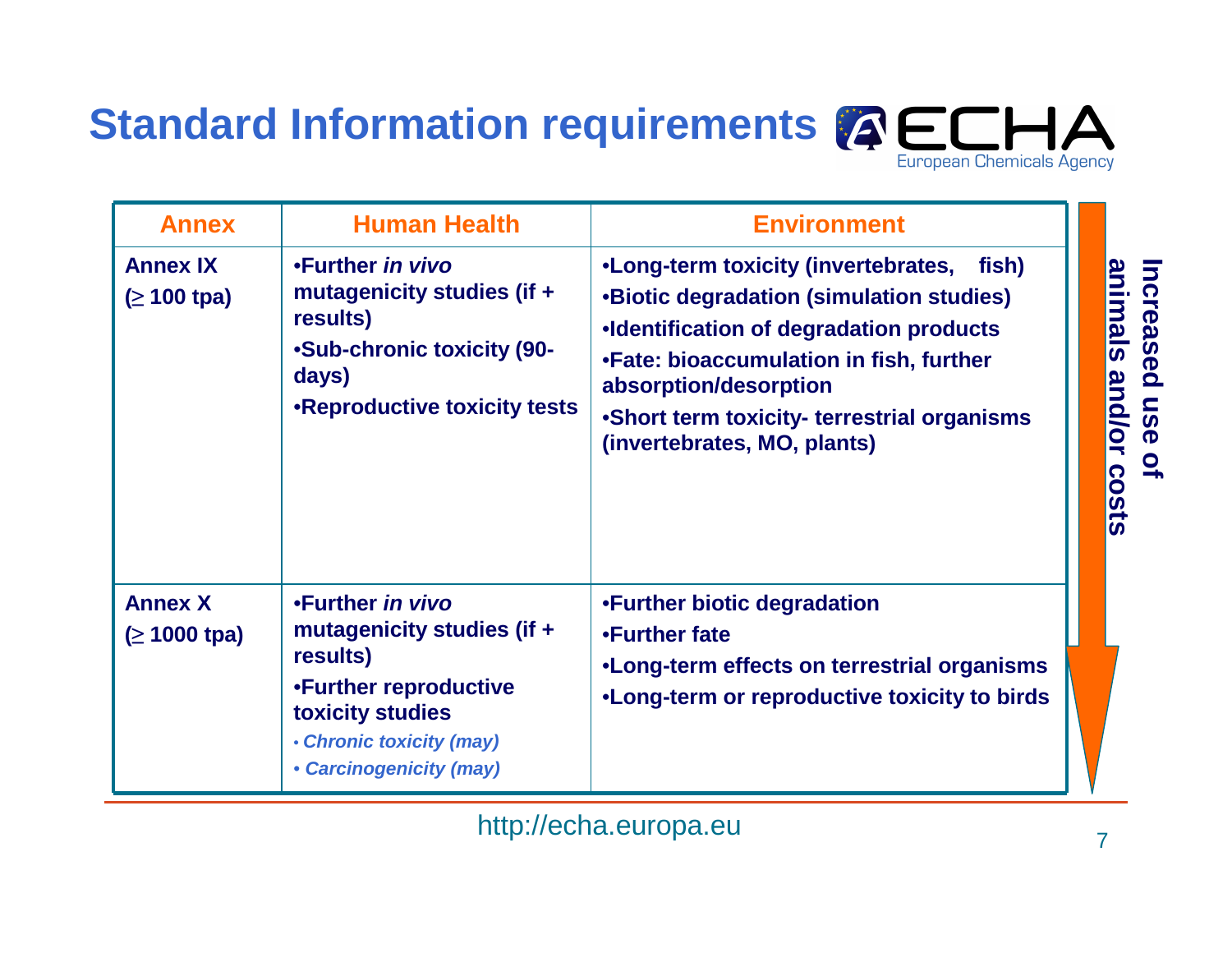## **Meeting the information requirements 4 steps:**



- 1. Gather and share existing information
- 2. Consider information needs (Annex VII-X)
	- specific criteria for adaptation in column 2 of Annexes VII-X for specific endpoints
	- general criteria for adaptation in Annex XI
- 3. Identify information gaps
- 4. Generate new data/Propose test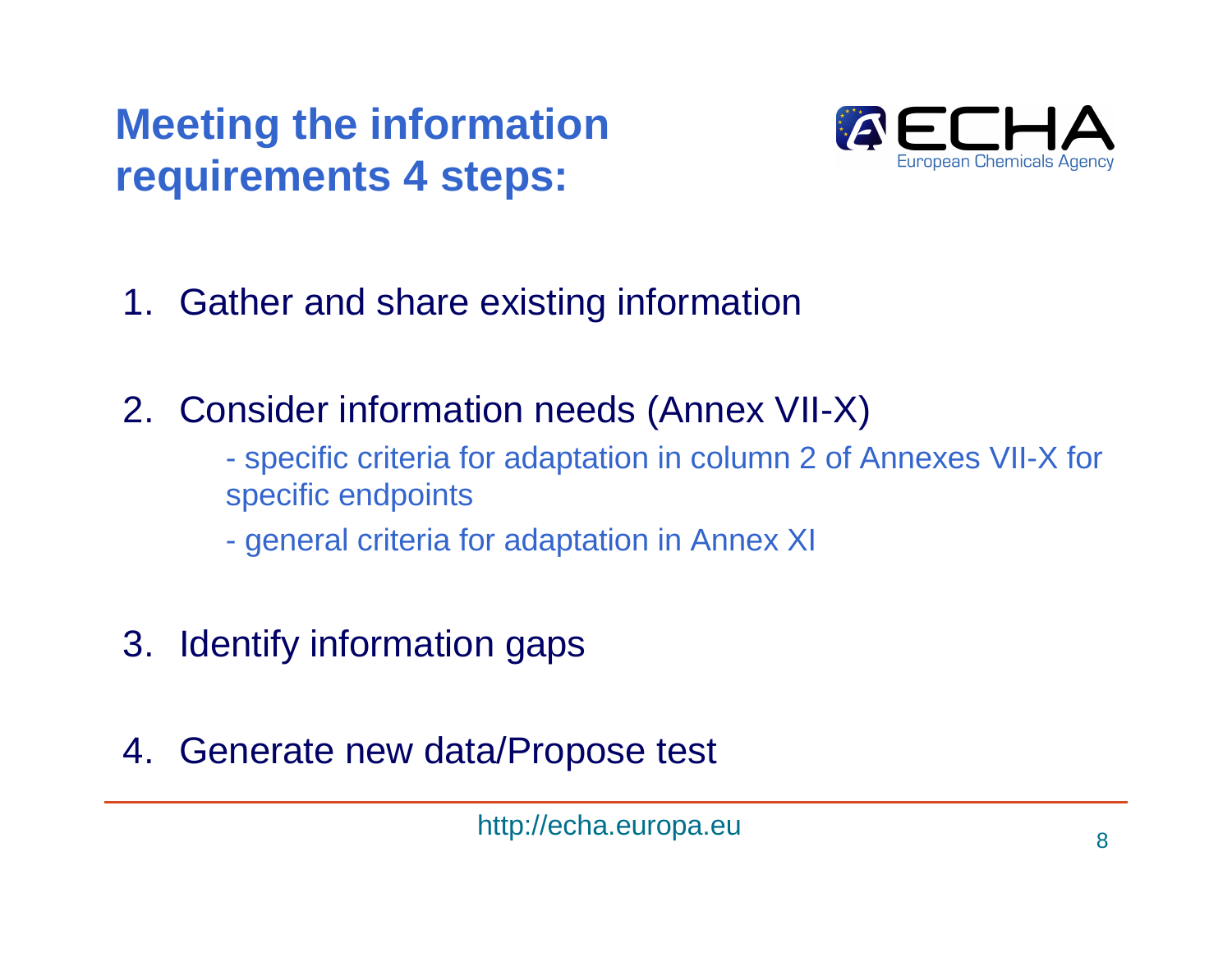### **Need for Integrated Testing Strategies (ITSs)!**



- To get the "right information" to adequately identify and manage the risks
- To limit the number of animal tests
- To reduce the costs for industry
- $\bullet$ To speed up the assessment process
- Extensive guidance developed with stakeholders involvement:

**"Guidance on information requirements & Chemical Safety Assessment"**

**http://guidance.echa.europa.eu/guidance\_en.htm**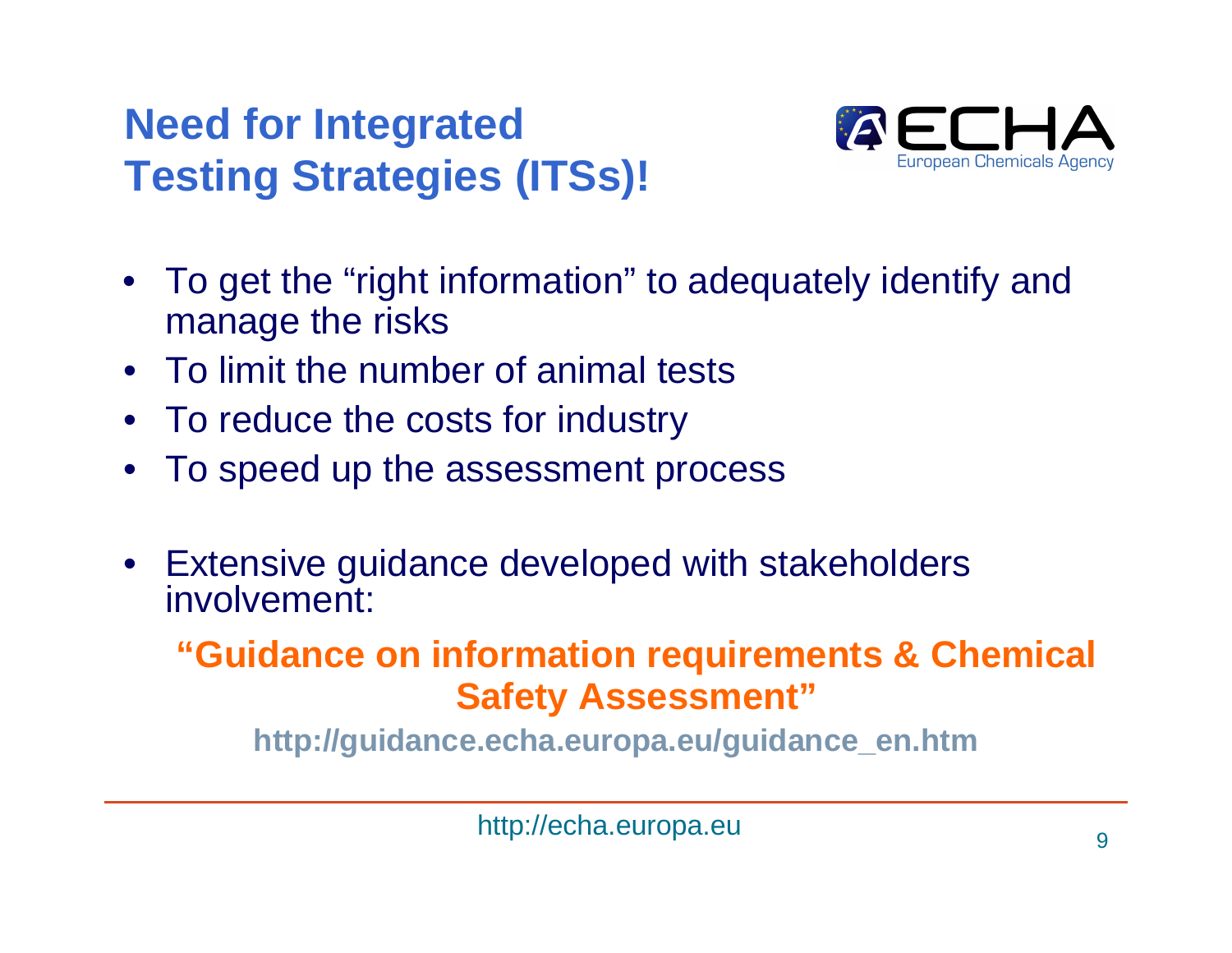

http://echa.europa.eu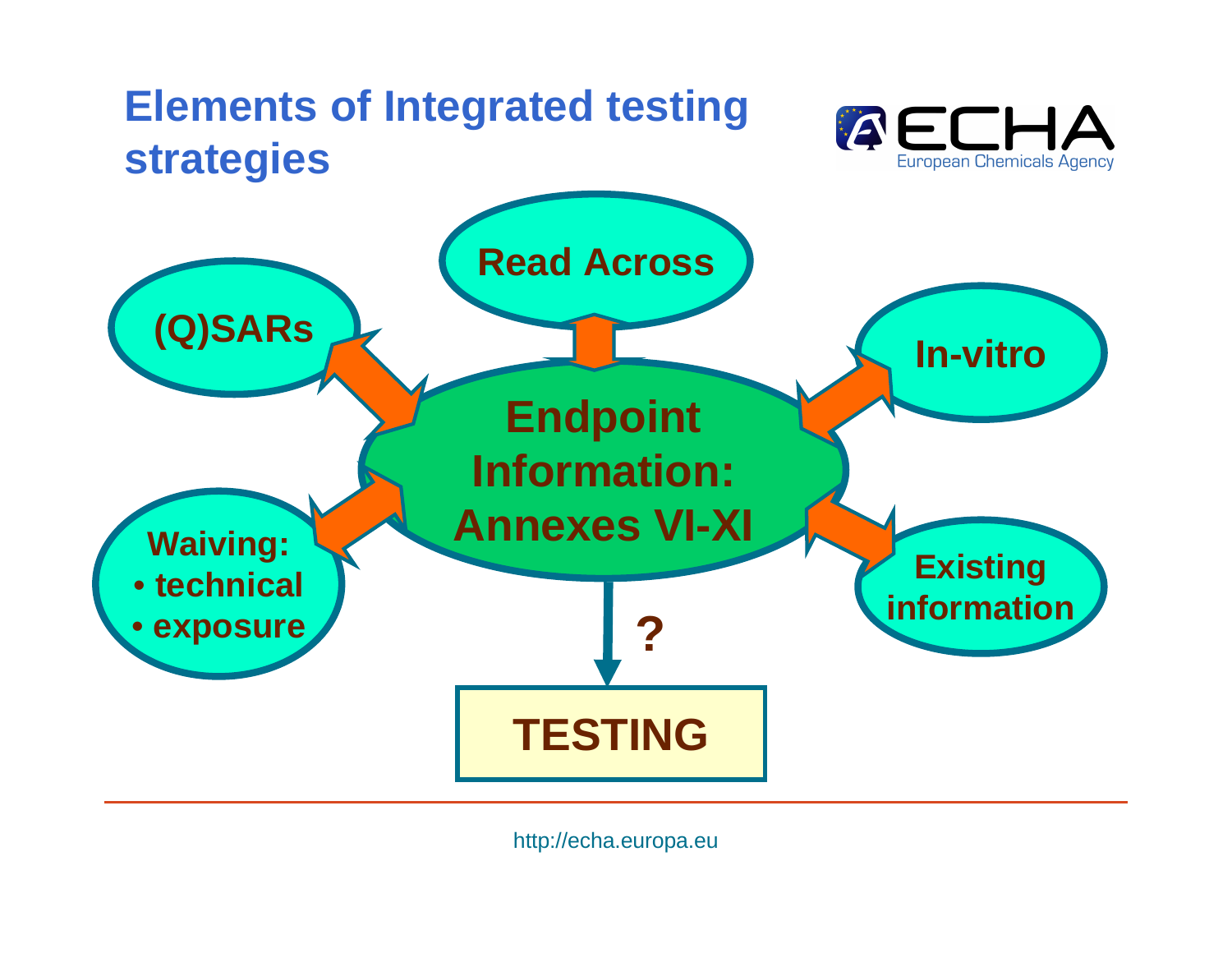## **Legal basis in REACH for the use of alternative methods**



### **Article 13(1):**

"Information on intrinsic properties of substances may be generated by means other than tests, provided that the conditions of Annex XI are met."

#### **Article 25(1):**

"In order to avoid animal testing, testing on vertebrate animals for the purpose of this Regulation shall be undertaken only as a last resort"

#### **Annex VII-X:**

"Before new tests are carried out to determine the properties listed in this Annex, all available in vitro data, in vivo data, historical human data, data from valid (Q)SARs and data from structurally related substances (read-across) approach shall be assessed first."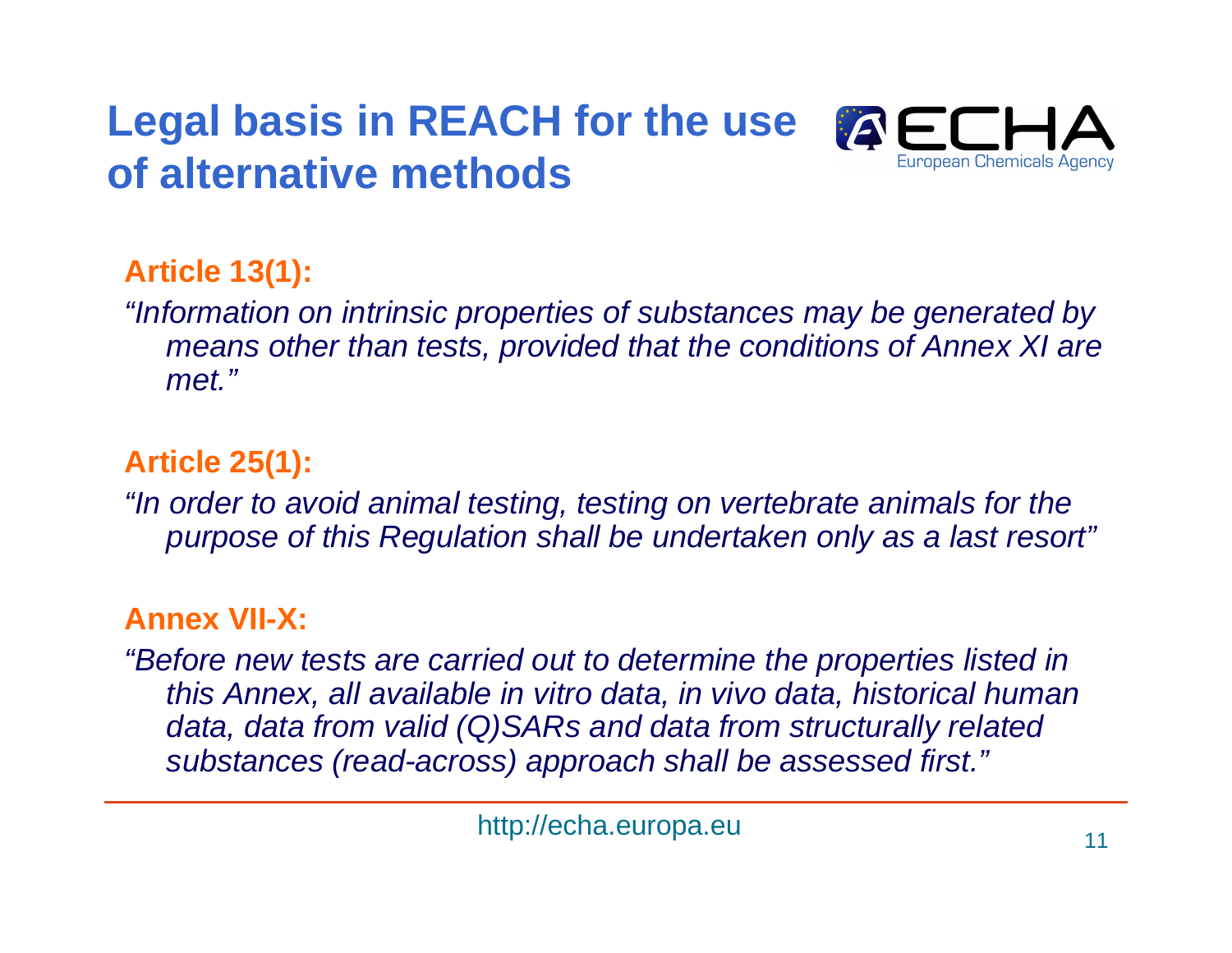## **Annex XI: General provisions for adaptation of the standard information requirements**



- Use of existing data (not GLP/ non standard tests)
- Historical Human data
- $\bullet$ (Q)SAR
- Grouping of substances and read-across approach $\bullet$
- $\bullet$ In vitro methods
- $\bullet$ Weight of evidence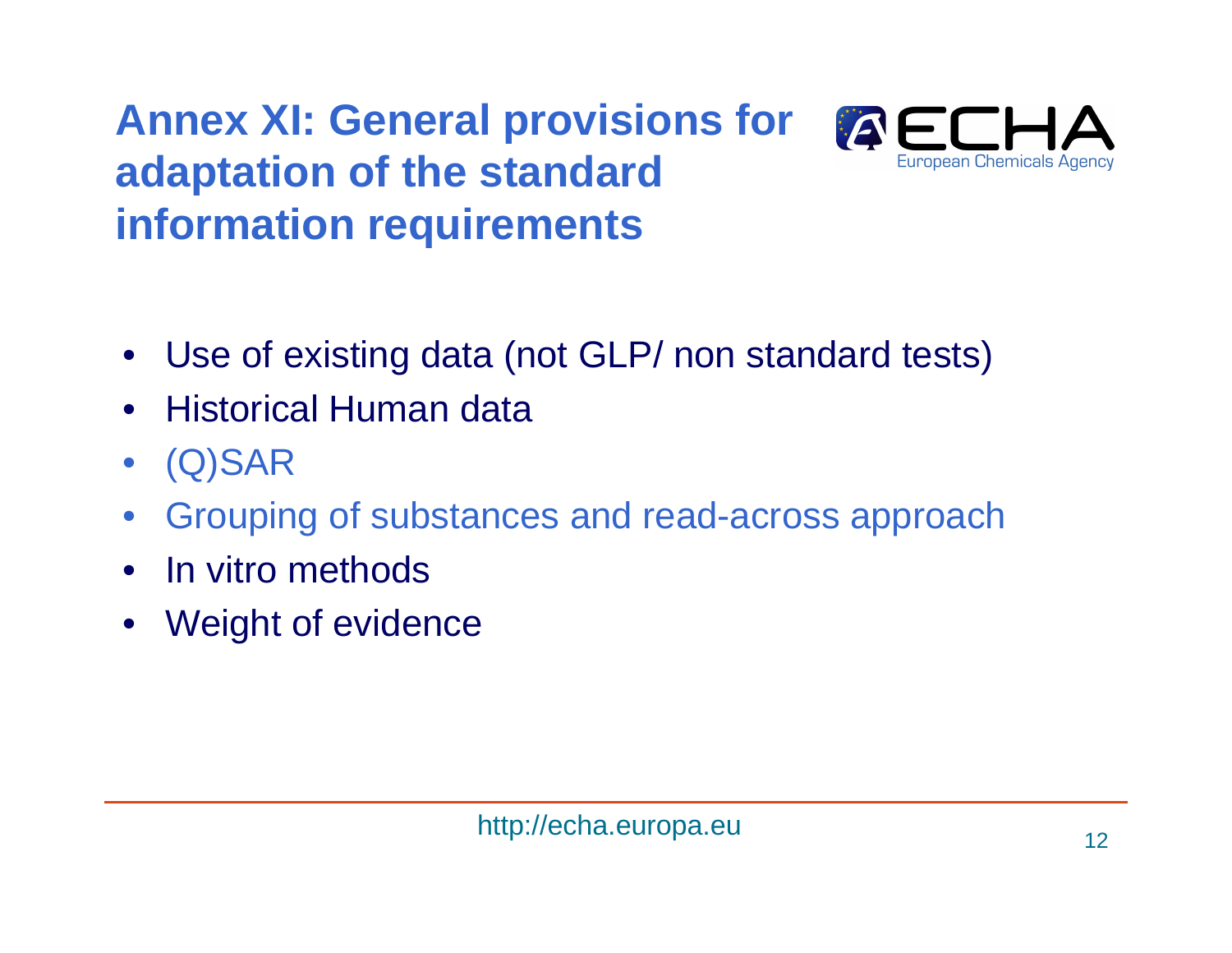# **Adaptation is conditioned!**



- The conditions on the use of non-standard information in Annex XI refer in particular (but not only) to:
	- adequacy and reliability of the coverage of the key parameters;
	- scientific validity of the methods;
	- information needs to be adequate for classification and labelling (C&L) and risk assessment (RA);
	- adequacy and reliability of documentation.
- $\bullet$  Industries' responsibility to decide and justify which further information they consider necessary (starting from a minimum data set).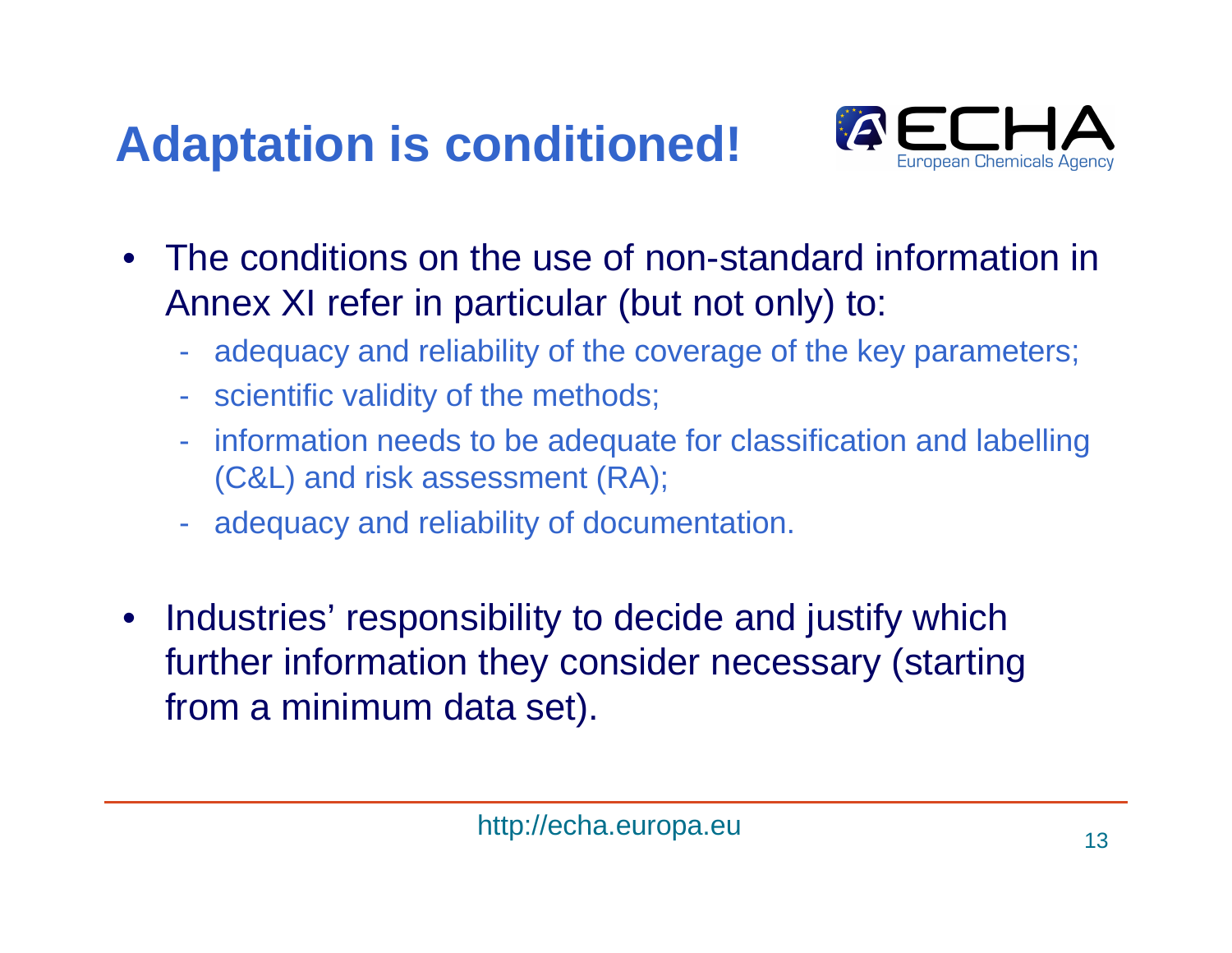**Annex XI: QSAR**



Results obtained from valid QSARs may indicate the **presence** or **absence** of a certain dangerous property and may be used instead of testing if:

- -- results are derived from a model whose scientific validity has been established;
- $\mathcal{L}_{\mathcal{A}}$ the substance falls within the applicability domain of the model;
- $\mathcal{L}_{\mathcal{A}}$ results are adequate for C&L and/or RA;
- adequate and reliable documentation of the applied method is provided.

#### **"**Guidance on information requirements & Chemical Safety Assessment: Chapter R.6"

http://guidance.echa.europa.eu/guidance\_en.htm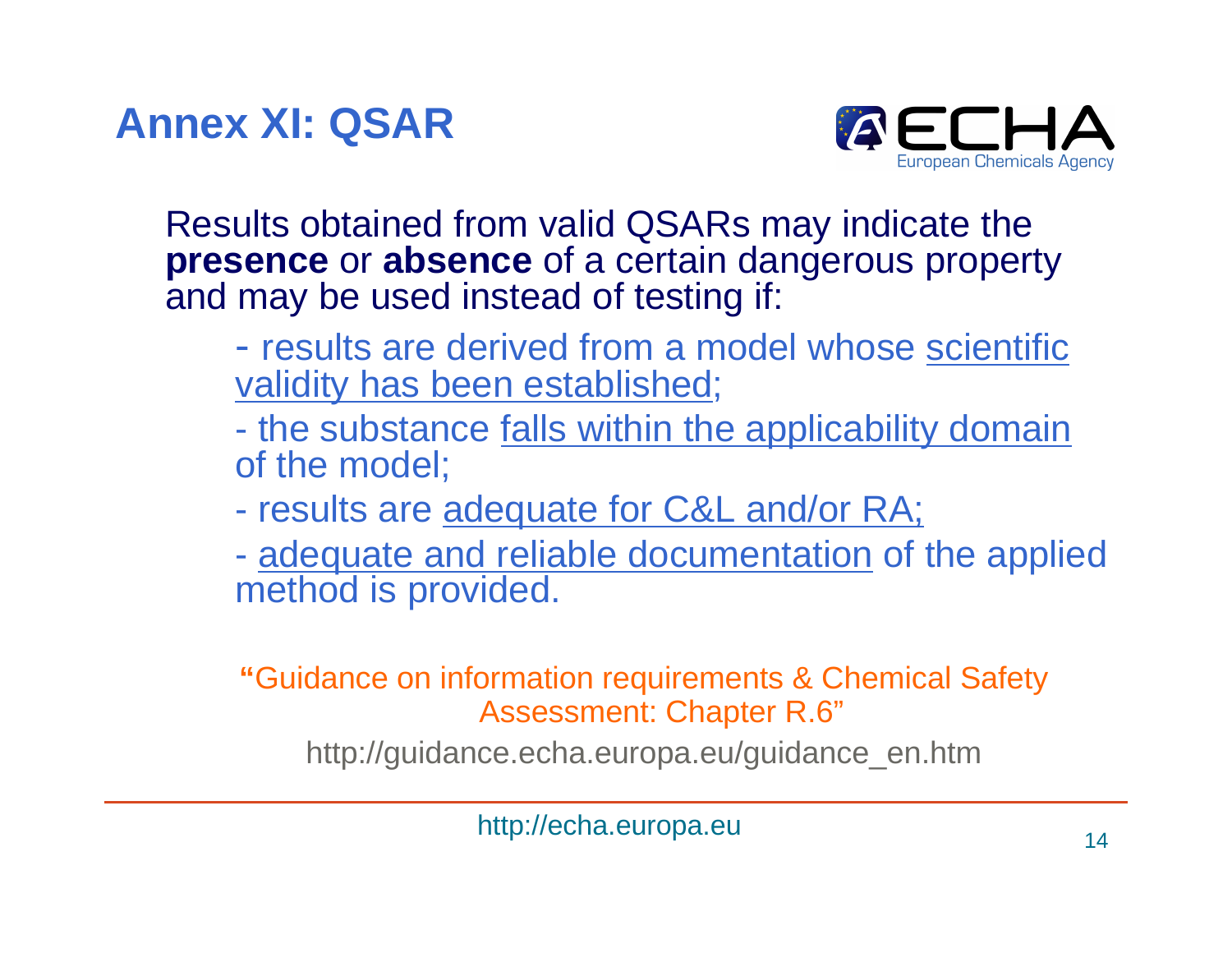# **ECHA Guidance on use of (Q)SARs**



The **adequacy** of a (Q)SAR prediction for regulatory purposes is related to the model **validity and applicability** to a given chemical, as well as to the model relevance for a regulatory purpose. The validity and applicability together determine the (Q)SAR **reliability**.

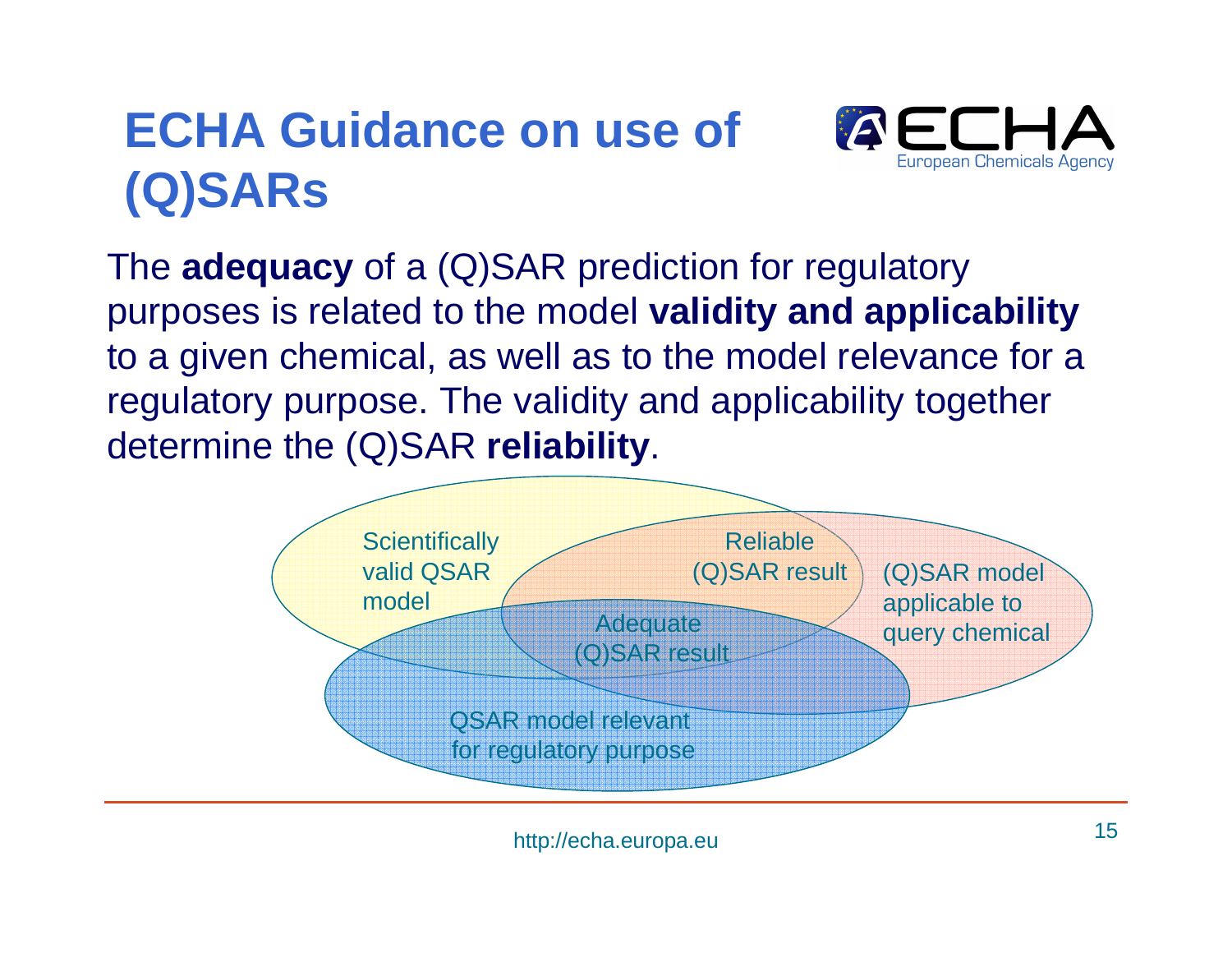#### Annex XI: Grouping of substances **A and read-across**European Chemicals Agency

- Substances whose **physicochemical**, **toxicological** and **ecotoxicological properties** are **likely to be similar** or **follow a regular pattern** as a result of structural similarity may be considered as a group, or "category" of substances.
- A requirement that **physicochemical properties, human health and environmental effects and environmental fate may be predicted** from data for reference substance(s) within the group by interpolation to other substances in the group (read-across approach).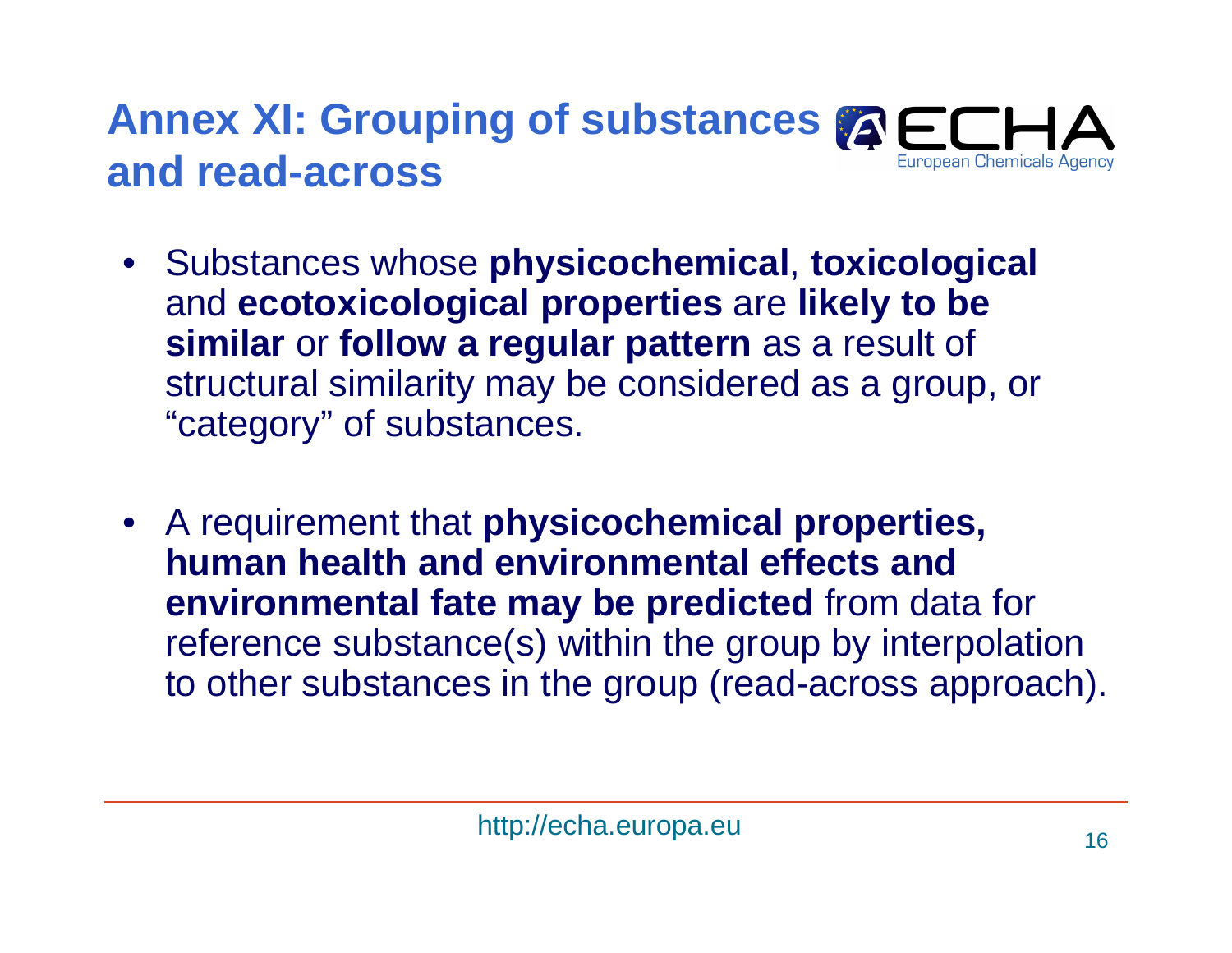#### **Annex XI: Grouping of substances <b>AECI** European Chemicals Agency **and read-across (II)**

- The results should:
	- –be adequate for C&L and RA;
	- have adequate and reliable coverage of key parameters addressed in the corresponding test method;
	- cover an exposure duration comparable/longer than the corresponding test method;
	- –have adequate and reliable documentation.

#### **"**Guidance on information requirements & Chemical Safety Assessment: Chapter R.6"

http://guidance.echa.europa.eu/guidance\_en.htm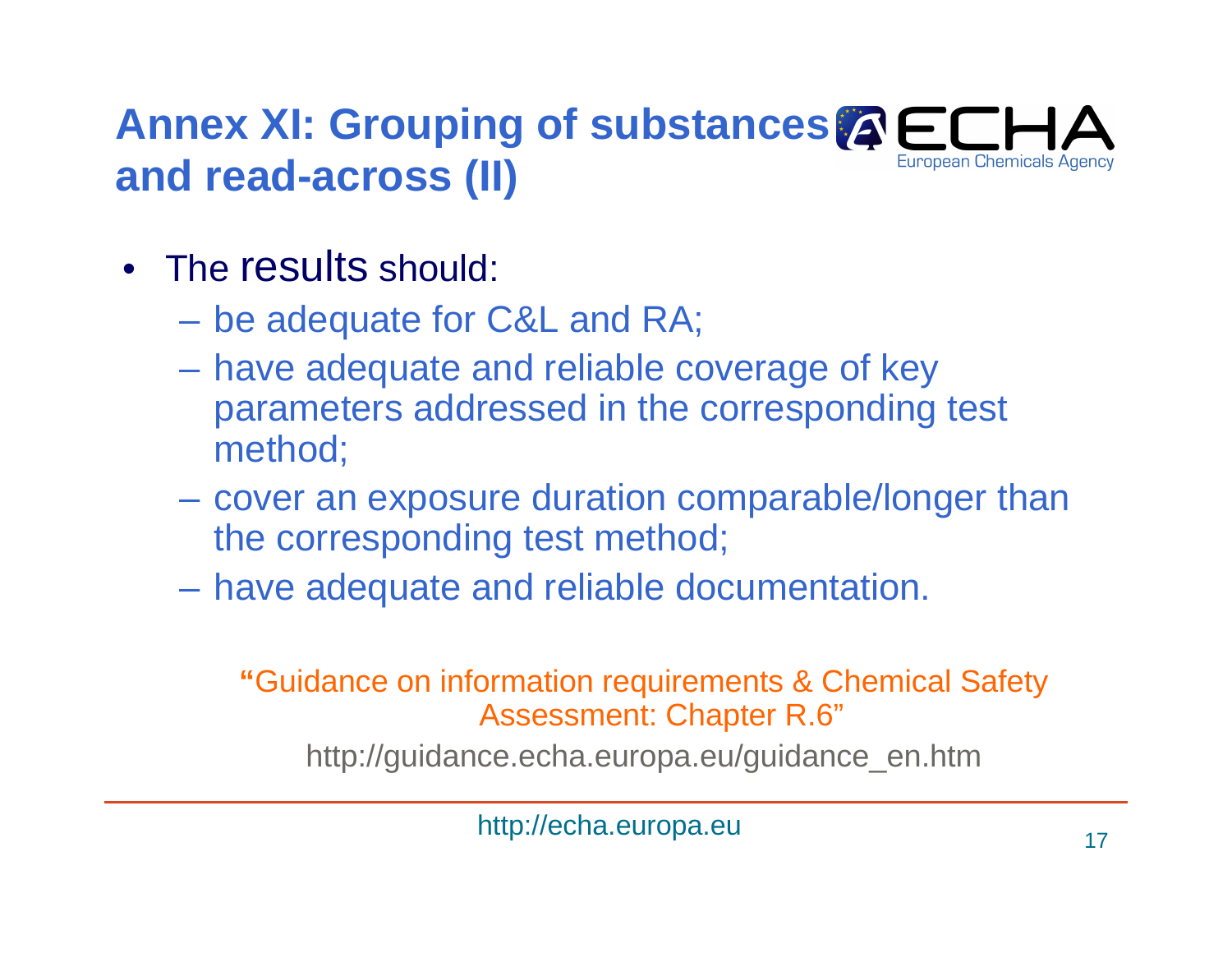## **Experience so far (I)**



- • Registrants made use of the options available in REACH to use alternative methods;
- Registrants mainly used **existing animal studies** (conducted before REACH), **read-across** and **weight of evidence** to fulfil the information requirements;
- **Computer modelling (QSAR)** was not much used to fulfil the informationrequirements; mostly used for environmental endpoints

ECHA Report (2011): "The Use of Alternatives to Testing on animals for the REACH Regulation"

http://echa.europa.eu/doc/117reports/alternatives\_test\_animals\_20http://e**cha.europaf**.eu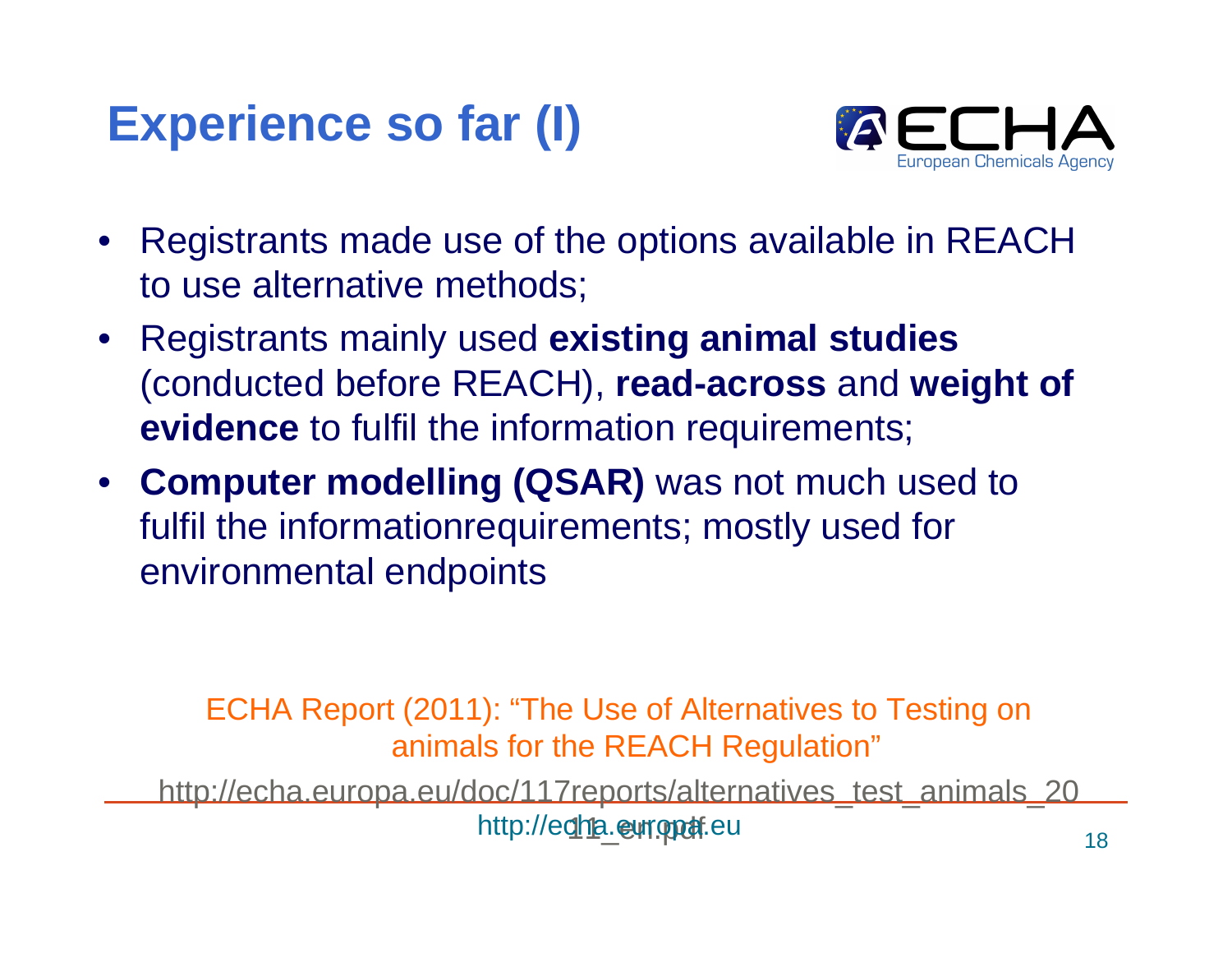# **Experience so far (II)**



- $\bullet$  In accordance with Article 41 of REACH, ECHA may within the scope of dossier evaluation carry out a compliance check (CCH) on any registration, to verify whether:
	- the information requirements are adequately fulfilled;
	- the adaptations are adequately justified.
- $\bullet$  Based on the CCHs carried out so far, one of the key problems in the registration dossiers is missing or inadequate justifications used for adaptations made for information requirements.

#### ECHA report (2011): Evaluation progress report

http://echa.europa.eu/publications\_en.asp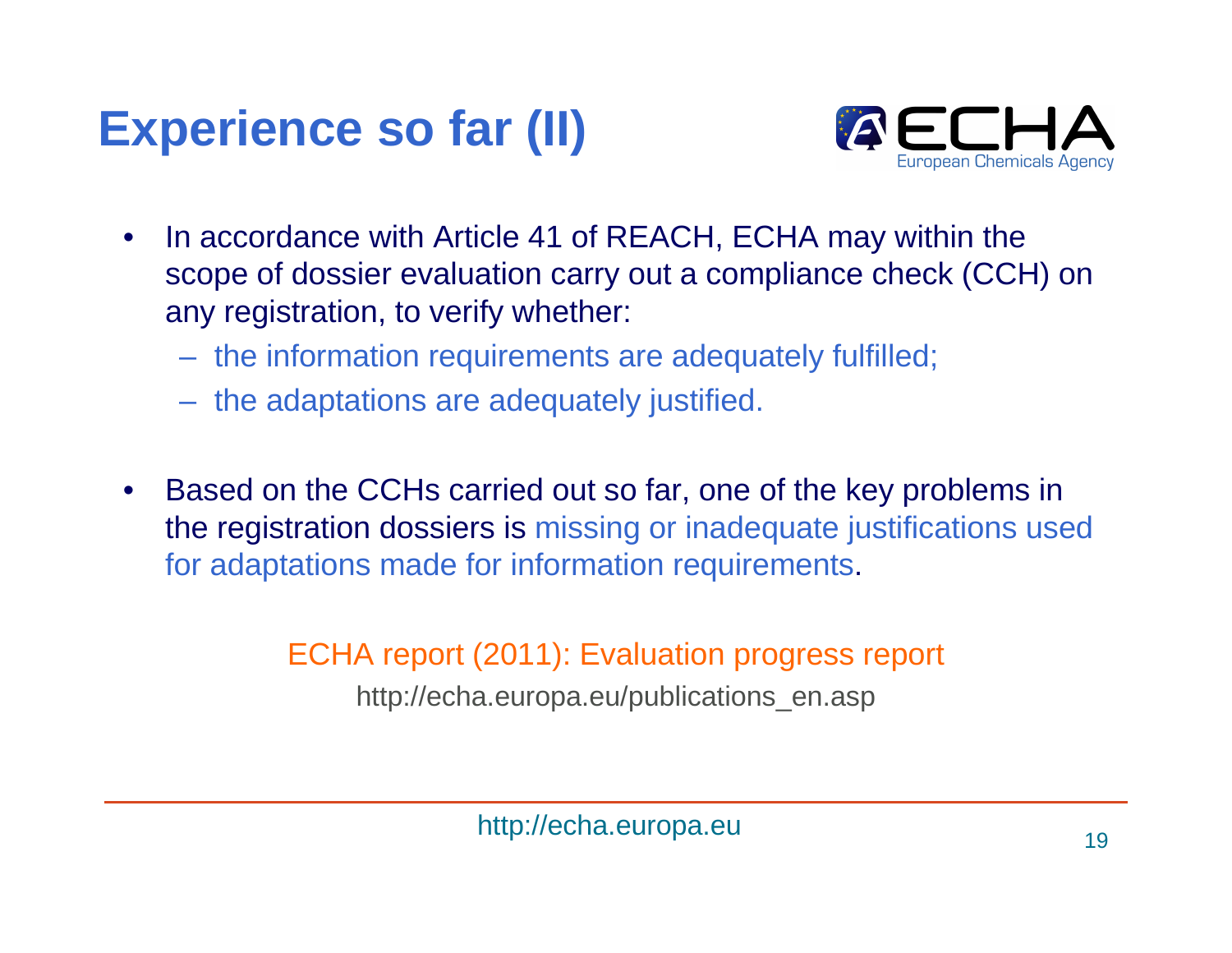#### EE **Experience so far (III): Shortcomings observed in dossiers – (Q)SARs**

- Limited information about (Q)SAR model (e.g. version unclear, data on the model not transparent/ available);
- Scientific validity of models not always demonstrated;
- Applicability domain of the models often not analysed (or only partially analysed);
- Not relevant for regulatory purpose (e.g. the endpoint predicted is not suitable to meet the information requirements of REACH).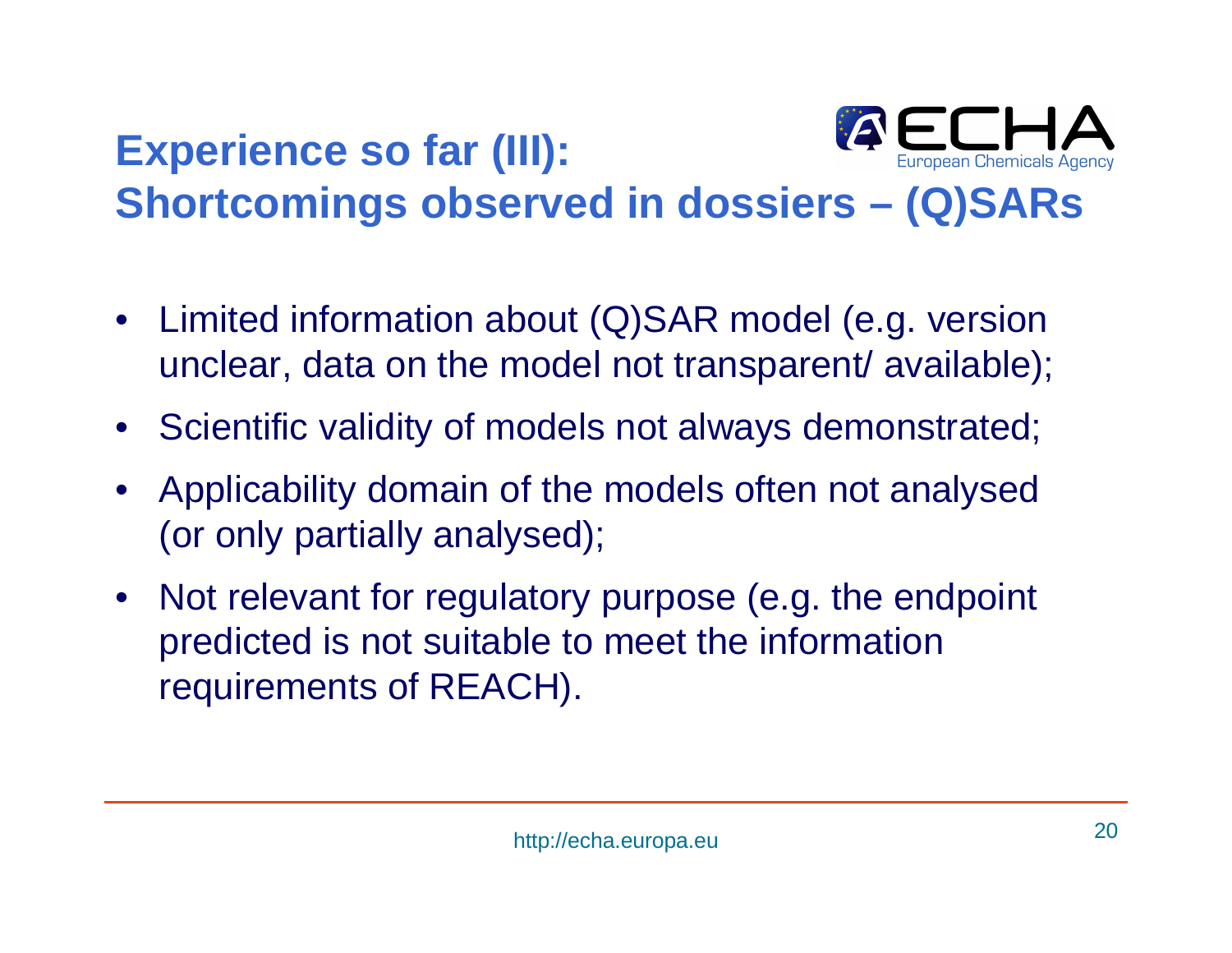## **Experience so far (IV): best practice**



- $\bullet$  Make convincing cases to provide transparency and allow for independent evaluation:
	- Adaptations from the standard requirements must be based on the provisions of the legal text:
		- Annex XI and/or Annexes VII X, column 2 of REACH
	- Adequate justification must be provided:
		- $\bullet$ Sufficient level of detail required
		- Need for scientific sound case building

ECHA Practical guides

http://echa.europa.eu/publications\_en.asp